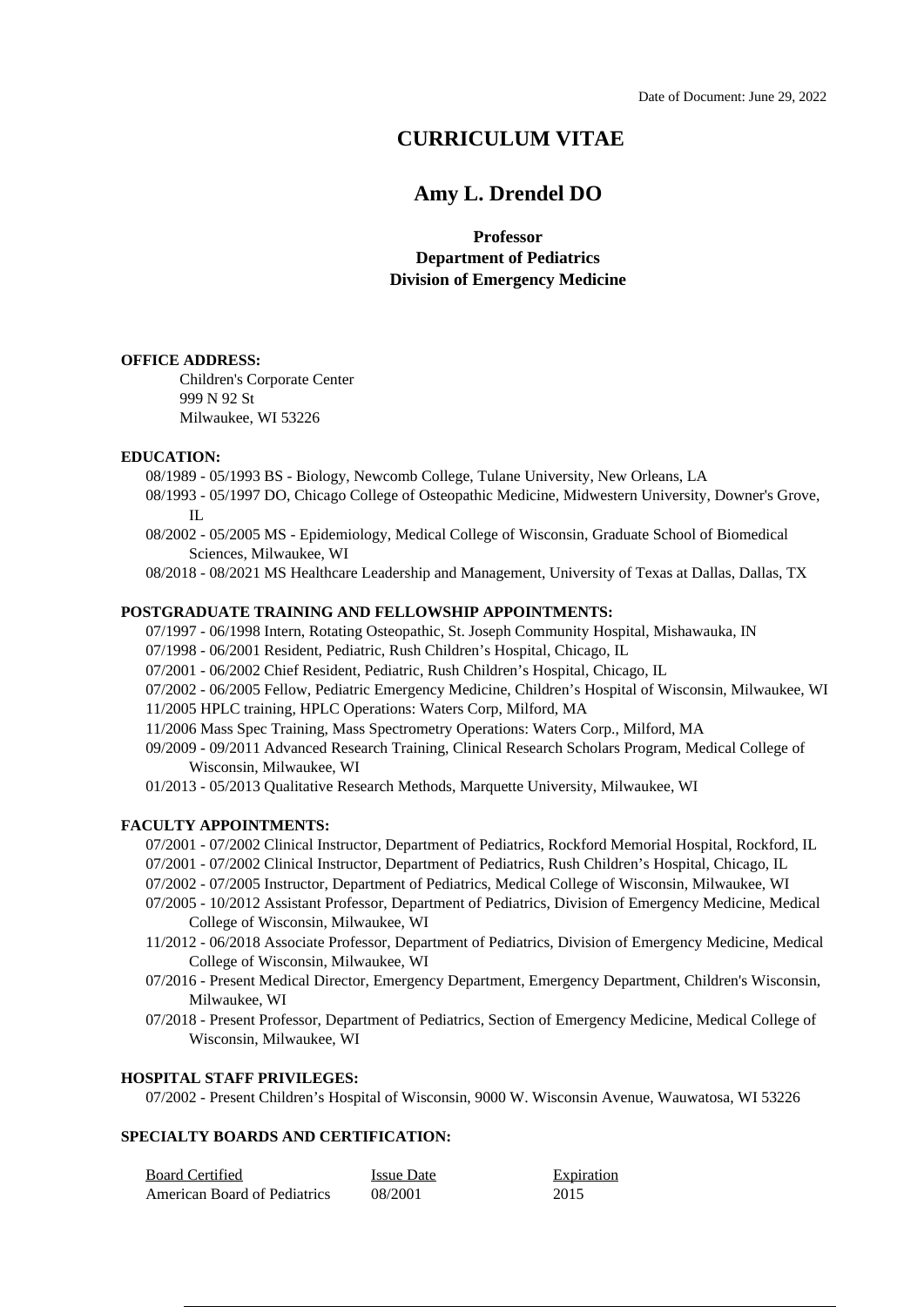ABP –Emergency Medicine 08/2006 2020

| Certificates                   | <u>Issued By</u> | <b>Issue Date</b>            | <b>Expiration</b>  |
|--------------------------------|------------------|------------------------------|--------------------|
| <b>HPLC</b> Operations         | Waters Corp.     | 2005                         | None               |
| <b>MS</b> Operations           | Waters Corp.     | 2006                         | None               |
| <b>PALS</b>                    | AHA              | 2010                         | 2012               |
| <b>PALS</b> -Instructor        | AHA              | 2010                         | 2012               |
| <b>ATLS</b>                    | ACS              | 2010                         | None               |
|                                |                  |                              |                    |
| Licensure<br>Wisconsin License | Number           | <b>Issue Date</b><br>10/2009 | Expiration<br>None |

### **AWARDS AND HONORS:**

05/1997 Sigma Sigma Phi National Honorary Fraternity, Chicago College of Osteopathic Medicine 06/1999 Intern of the Year, Rush Pediatric Residency Program, Rush St Luke's Presbyterian Hospital 05/2001 Third place: Unusual Clinical Case Competition, Chicago Medical Society

- 06/2004 Emergency Medicine Faculty Teaching Award , Medical College of Wisconsin
- 06/2004 Best Fellow Emergency Medicine Research Award, 12th Annual Emergency Medicine Research Forum, Medical College of WI
- 06/2005 Emergency Medicine Faculty Teaching Award , Medical College of Wisconsin
- 06/2008 Best Emergency Medicine Research Award, 16th Annual Emergency Medicine Research Forum, Medical College of WI

06/2009 Emergency Medicine Faculty Teaching Award , Medical College of Wisconsin

06/2011 Best Pediatric Research Award, 19th Annual Emergency Medicine Research Forum, Medical College of WI

### **MEMBERSHIPS IN HONORARY AND PROFESSIONAL SOCIETIES:**

1997 - Present American Osteopathic Association (Member)

- 2001 Present American Academy of Pediatrics (Member)
- 2005 Present Ambulatory Pediatric Association (Member)
- 2005 Present Society of Academic Emergency Medicine (Member)
- 2005 Present Wisconsin Medical Society (Member)
- 2008 Present Society for Pediatric Research (Member)

### **EDITORSHIPS/EDITORIAL BOARDS/JOURNAL REVIEWS:**

Journal Review 01/2005 - Present Pediatrics

02/2006 Pharmacoepidemiology and Drug Safety 2007 - Present McMaster Online Rating Evidence (MORE) 2010 - Present Academic Emergency Medicine

### **RESEARCH GRANTS/AWARDS/CONTRACTS/PROJECTS:**

#### **Pending Peer Review**

| Peer Review   |                                    |
|---------------|------------------------------------|
| Title:        | A Randomized Clinical Trial of     |
|               | Combination of Analgesics for Pain |
|               | Management of Childhood            |
|               | Musculoskeletal Trauma             |
| Source:       | Canadian Institutes of Health      |
| Role:         | Co-Investigator                    |
| PI:           | Sylvie Lemay                       |
| Dates:        | $01/01/2012 - 01/01/2015$          |
| Direct Funds: | \$998.900                          |
|               |                                    |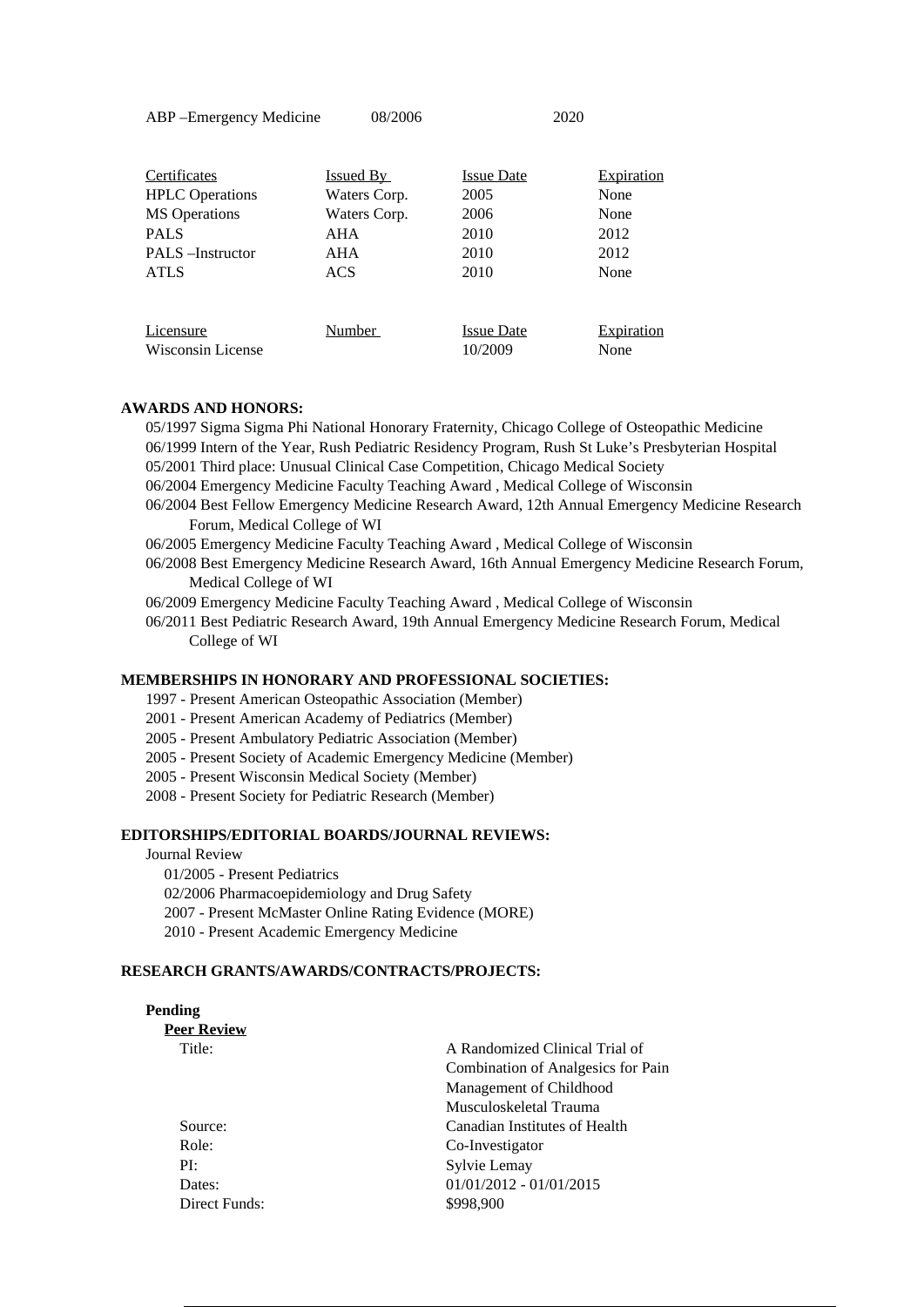Role: Co-Investigator PI: Samina Ali Dates: 01/01/2012 - 12/31/2012 Direct Funds: \$99,848 Role: Co-Investigator Dates: 01/2012 - 12/2013 Direct Funds: \$40,000 Role: PI PI: Amy L. Drendel

**Prior**

**Peer Review** PI: Self Direct Funds:  $$4,500$ PI: Self

PI: Self Direct Funds: \$30,000

Title: The Changing Faces of Children's Pain : Using Genomics to Inform Safe and Effective Pain Management Source: Canadian Institutes of Health

Title: A Child's Perspective of Pain Management in the Pediatric Emergency Department Source: ACCSGR: Alberta Child and Community Research Foundation

Title: Behavioral and Biological Determinants of Analgesic Effectiveness Source: NIH K23 Career Development Dates: 07/01/2012 - 06/30/2017 Direct Funds:  $$671,625$ 

Title: Ibuprofen vs. Acetaminophen with Codeine in Acute Pediatric Arm Fractures Source: Children's Hospital Foundation Role: Principal Investigator Dates: 07/2003 - 07/2005

Title: NIH Loan Repayment Program Source: Children's Research Institute Role: Principal Investigator Dates: 07/2006 - 07/2010 Direct Funds:  $$140,000$  ((total for four years) toward loan repayment)

Title: Pharmacokinetic Disposition of Ibuprofen in Children Source: Children's Research Institute Role: Principal Investigator Dates: 07/2007 - 07/2008

Title: Using Genomics to Address Drug Safety in Children with Traumatic Injury: An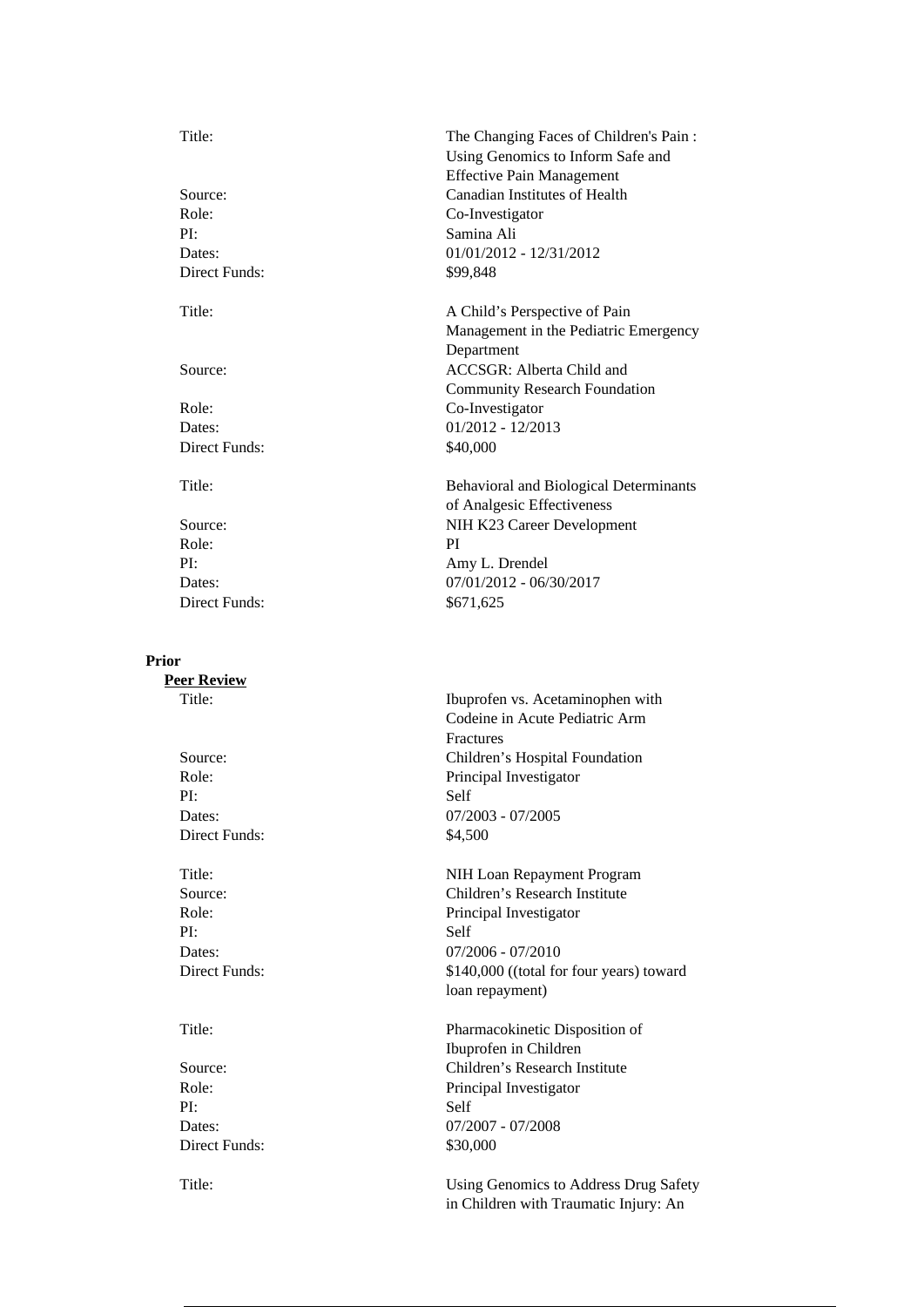|               | Innovative Approach to a Common       |
|---------------|---------------------------------------|
|               | Problem                               |
| Source:       | Canadian Institute of Health Research |
| Role:         | Co-investigator                       |
| Dates:        | $08/2010 - 08/2011$                   |
| Direct Funds: | \$99.848                              |

### **INVITED LECTURES/WORKSHOPS/PRESENTATIONS:**

#### **Local**

- The History of Resuscitation, Kramer J. Rush Children's Hospital, Pediatric Grand Rounds, Chicago, IL, 05/2002
- Visual Diagnosis, Pediatric Emergency Medicine in the New Millenium: Challenges and Controversies, Wisconsin Dells, WI, 10/2004
- Pharmacogenomics: Bench to Bedside, Emergency Department/ Surgery Conference, Milwaukee, WI, 04/2006
- Outpatient Pain Management for Children Pediatric Mock Code Workshop, Pediatric Emergency Medicine in the New Millenium: Challenges and Controversies, Waukesha, WI, 10/2006

Asthma, Bronchiolitis and Croup, Transport Expanded Role Lecture Series, Milwaukee, WI, 10/2006 Airway Emergencies, Transport Expanded Role Lecture Series, Milwaukee, WI, 10/2007

- Airway Management for the Pediatric Patient, Emergency Medicine Conference: Emergency Airway Management, Milwaukee, WI, 05/2008
- Respiratory Emergencies: The ABC's, Children's Hospital of Wisconsin Transport Medicine Conference, Milwaukee, WI, 12/2008
- Pediatric Pain and Procedural Sedation, Emergency Department/ Surgery Conference, Milwaukee, WI, 05/2009
- Airway Management for the Pediatric Patient, Emergency Medicine Conference: Emergency Airway Management, Milwaukee, WI, 05/2009
- Neonatal Emergencies, Medical College of Wisconsin Emergency Medicine Regional Conference: ResuscitatED, Milwaukee, WI, 06/2009
- Pediatric Rapid Sequence Intubation; Pearls and Pitfalls, Medical College of Wisconsin Emergency Medicine Regional Conference: ResuscitatED, Milwaukee, WI, 06/2010
- Pain Management in the Injured Pediatric Patient, Emergency Department/ Surgery Conference, Milwaukee, WI, 07/2010
- OUCH! Advances in Treatment of Acute Pediatric Pain, Children's Hospital of Wisconsin Pediatric Grand Rounds, Milwaukee, WI, 09/2010
- Pediatric Airway Emergencies: Bronchiolitis and Croup, light for Life Resuscitation Conference, Kenosha and Fond du Lac, WI, 09/2010
- Pediatric Airway Emergencies: Bronchiolitis and Croup, Flight for Life Resuscitation Conference, Kenosha and Fond du Lac, WI, 10/2010
- Advances in Treatment of Acute Pediatric Pain, United Hospital System: Emergency Medicine Grand Rounds, Kenosha, WI, 2010
- Bronchiolitis and Croup: Cough and Wheeze, Medical College of Wisconsin's Annual Winter Refresher Course for Family Medicine, Milwaukee, WI, 02/2011

Bruised Bellies, Emergency Department/ Surgery Conference, Milwaukee, WI, 06/2011

Pediatric Trauma: Kids are not just little adults, Southeast Regional Trauma Conference, Pewaukee, WI, 09/2011

#### **National**

Pediatric Emergency Medicine: A Review and Update, American Medical Seminars, Sarasota, FL, 04/2010 Pediatric Emergency Medicine: A Review and Update, American Medical Seminars, Sarasota, FL, 04/2011

### **International**

- Pharmacogenomic Implications for the Emergency Department, Pediatric Emergency Medicine, Pediatric Academic Society Meeting, Toronto, Canada, 05/2007
- ED Pain Treatment Research Initiatives, Symposium for Pediatric Pain Management in the Emergency Department, Banff, Alberta, Canada, 01/2011 - Present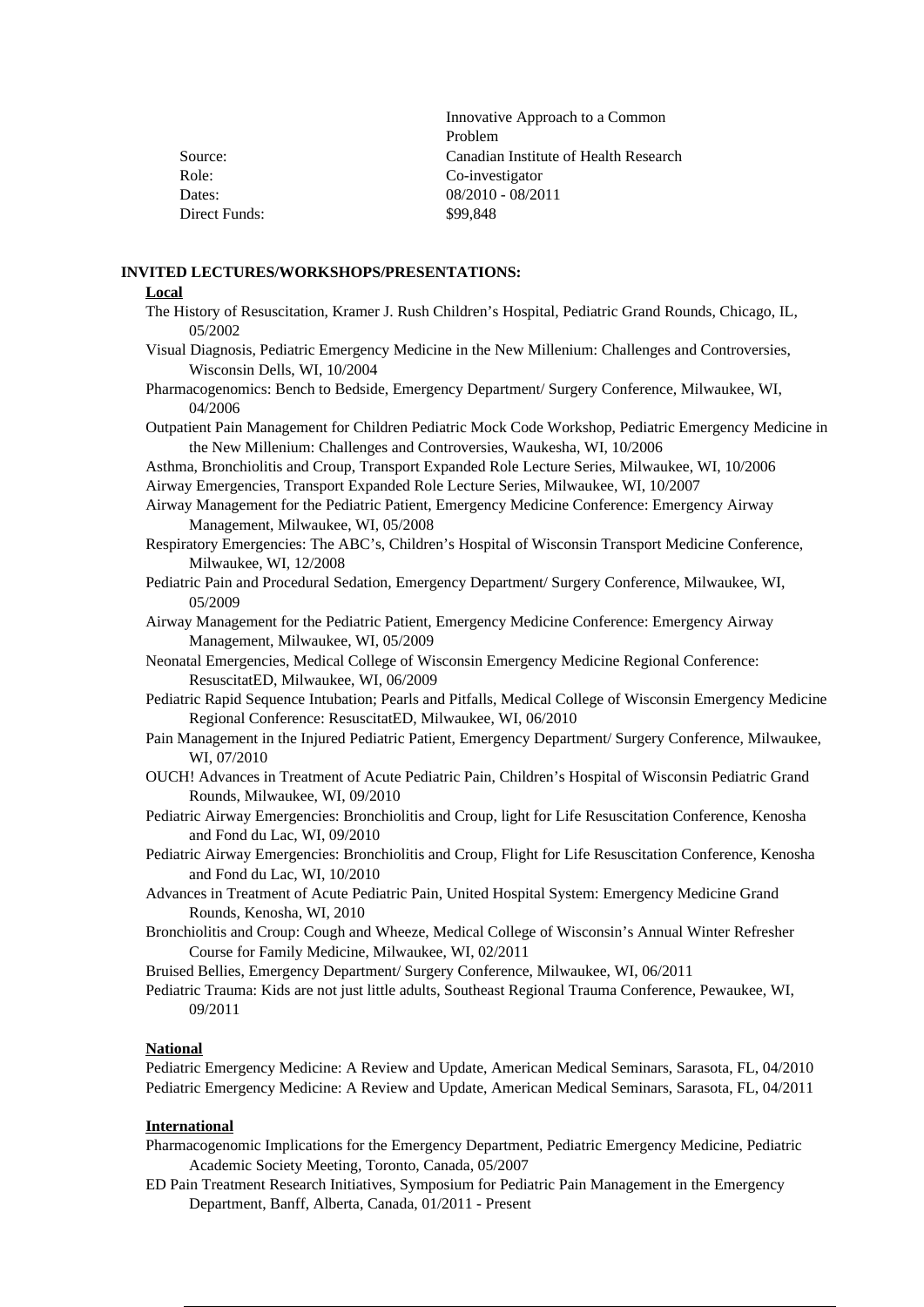### **COMMITTEE SERVICE:**

### **Medical College of Wisconsin**

- 07/2003 Present Member, Code Committee Emergency, Department Representative, Medical College of Wisconsin
- 07/2003 07/2009 Member, Emergency Department Pain Committee, Medical College of Wisconsin
- 07/2004 Present Member, Improvement Committee, Trauma Physician Performance, Medical College of Wisconsin
- 07/2006 07/2009 Member, Women's Faculty Council, Medical College of Wisconsin
- 07/2007 Present Member, Comfort Zone Committee, Medical College of Wisconsin
- 07/2007 07/2008 Chair, Communications Committee, Medical College of Wisconsin
- 07/2008 Present Member, Human Research Review Board (IRB), Medical College of Wisconsin

2008 ad hoc Representative, Human Research Review Board, Medical College of Wisconsin

- 2008 Child Care Liaison, Women's Faculty Council, Medical College of Wisconsin
- 07/2009 Present Member, Emergency Events Committee, Medical College of Wisconsin
- 07/2009 Present Member, Pharmacy and Therapeutics Committee, Medical College of Wisconsin
- 2009 Present Physician Co-Chair, Comfort Zone Committee, Medical College of Wisconsin

### **MEDICAL COLLEGE TEACHING ACTIVITIES:**

#### **Medical Student Education**

- 2003 Small group leader, M-1 Biochemistry, Case-based clinical correlation in small group discussions 2003 - 2006 Lecturer/Supervisor, M-3 Clinical Procedures Rotation, Monthly four-hour course teaching pediatric resuscitation
- 2007 2009 Clinical Preceptor, M2 Clinical Examination & Reasoning Course
- 2009 Present Small group leader, Medical School Physician Scientist Pathway, Monthly small group interactive research mentoring
- 2010 Clinical Mentor for 1st year Medical Student, 50 hours of clinical mentoring in the Emergency Department

#### **Resident and Fellow Education**

- 2002 Present Lecturer, Pediatric Resident Curriculum: Emergency Medicine. Weekly required two-hour conferences for residents rotating in the emergency department – average four/year. Topics include mock codes and pain treatment
- 2002 Present Lecturer, Emergency Resident Curriculum: Pediatrics, Invited lecturer for resident education on a variety of topics related to acutely ill and injured children; 1 annually
- 2002 Present Clinical Educator, Emergency Department Attending, Children's Hospital of Wisconsin. On average 18 residents/month including Pediatric, Emergency Medicine and Family Medicine residents, Precept residents at all levels for patients with acute illness and injury, including assessment and management. Teach and supervise procedures including splinting, suturing, lumbar puncture and critical care procedures
- 2005 Present Lecturer, Core Curriculum: Pediatric Emergency Medicine Fellowship. Orientation lecturer for fellows; 1 annually.
- 2005 Present Lecturer, Joint Fellowship Curriculum, Department of Pediatrics. Invited lecturer for fellows on a variety of topics related to academic career development; 1 annually
- 2005 Present Faculty moderator, Pediatric Emergency Medicine Book Club. Required monthly one hour meeting to discuss chapter from pediatric emergency medicine text; attend quarterly.
- 2005 Present Clinical Educator, Emergency Department Attending, Children's Hospital of Wisconsin. 9 pediatric emergency medicine fellows/month. Precept fellows at all levels for patients with acute illness and injury, including assessment and management. Teach and supervise critical care procedures,
- 2006 Present Preceptor, Mock Code Simulation, Pediatric Emergency Medicine. 2-hour mock code simulation of the resuscitation of complex and critically ill children; 1-2 conferences annually.
- 2006 Present Teacher, Pediatric Emergency Medicine Fellow Case Conference. 1-hour case conference to review complex and critically ill patients; quarterly conference
- 2006 Present Preceptor, Mock Code Simulation Lab, Pediatric Emergency Medicine. Preceptor in a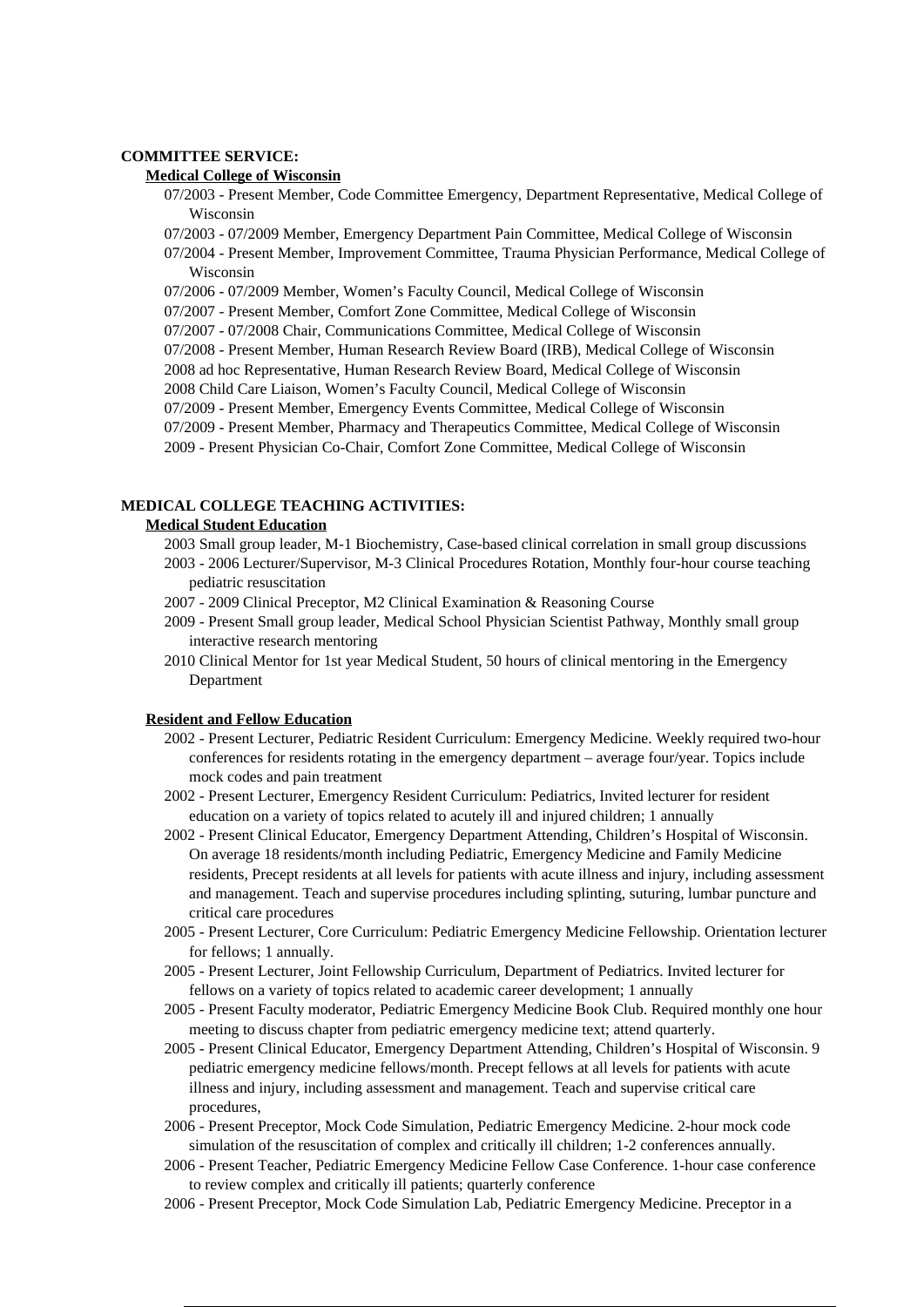2-hour mock code simulation of the resuscitation of complex and critically ill children; 6 conferences annually

- 2007 Present Mentor, Emergency Medicine Resident Research Curriculum. Invited research mentor for residents with pediatric interests -quarterly meetings.
- 2011 Present Faculty moderator, PL-3 Pediatric Journal Club. Teach third year residents advanced skills in critical article review -attend monthly.

### **Graduate Student Education**

2008 - Present Lecturer/Small group leader, Designing Clinical Research, Department of Epidemiology, MCW, Small group guidance for research design and methods for epidemiology graduate students (10-hours annually), 1 hour Lecture on Diagnostic Testing: 2009, 2010, 2011

### **MCW STUDENTS, FACULTY, RESIDENTS AND CLINICAL/RESEARCH FELLOWS MENTORED: Undergraduate Students**

Brian Kelly, Medical College of Wisconsin, 07/2003 - 06/2005 Providing shadowing and medical career guidance (6-20 hrs/student) all of whom successfully matriculated to medical school

Katarina Zoltan, Medical College of Wisconsin, 07/2004 - 06/2005 Providing shadowing and medical career guidance (6-20 hrs/student) all of whom successfully matriculated to medical school

Mara Bacon Syring, Medical College of Wisconsin, 07/2005 - 06/2006 Providing shadowing and medical career guidance (6-20 hrs/student) all of whom successfully matriculated to medical school

Jeremy Zimmerman, Medical College of Wisconsin, 07/2006 - 06/2007 Providing shadowing and medical career guidance (6-20 hrs/student) all of whom successfully matriculated to medical school

Mohammed Rahemtulla, Medical College of Wisconsin, 07/2007 - 06/2008 Providing shadowing and medical career guidance (6-20 hrs/student) all of whom successfully matriculated to medical school

Elisabeth Giblin, Medical College of Wisconsin, 07/2008 - 06/2009 Providing shadowing and medical career guidance (6-20 hrs/student) all of whom successfully matriculated to medical school

Caroline Walburg, Medical College of Wisconsin, 07/2009 - 06/2010 Providing shadowing and medical career guidance (6-20 hrs/student) all of whom successfully matriculated to medical school

#### **Medical Students**

- Brian T. Kelly, M-1, MCW, Medical College of Wisconsin, 07/2006 06/2007 Summer Student Project Mentor
- Renee Zimmerman, MCW, Medical College of Wisconsin, 07/2006 06/2009 Summer Student Project Mentor: M1 and M2, Honors in Research Mentor: M4

Dana Mueller, MCW, Medical College of Wisconsin, 07/2008 - 06/2011 Summer Student Project Mentor: M1, Physician Scientist Pathway Mentor: M2-M4

Molly Gill, MCW, Medical College of Wisconsin, 07/2009 Summer Student Project Mentor: M1. Physician Scientist Pathway Mentor M2-3. Honors Thesis Mentor: M4

Milad Eshaq, M1, MCW, Medical College of Wisconsin, 07/2010 - 09/2010 Summer Pediatric Externship

- Ashish Shah, M1, MCW, Medical College of Wisconsin, 07/2010 09/2010 Summer Pediatric Externship
- Max Geers, MCW, Medical College of Wisconsin, 07/2010 Present Summer Student Project Co-Mentor: M1. Physician Scientist Pathway Mentor: M2-M3
- Medical College of Wisconsin, 2010 Invited reviewer for MCW Honors in Research Thesis

Nancy Stevens, MCW, Medical College of Wisconsin, 07/2011 Summer Student Project Mentor: M1, Physician Scientist Pathway Mentor: M2

Seth Kutick, M1, MCW, Medical College of Wisconsin, 07/2011 - Present Summer Student Project Mentor: M1

Nick Philpot, Medical College of Wisconsin, 10/2011 - Present Master Cinical Pathway Mentor Jenna Reichel, Medical College of Wisconsin, 10/2011 - Present Master Clinician Pathway Mentor Itohan Otasowie, Medical College of Wisconsin, 12/2011 - Present Clinical Continuum Mentor

### **Graduate Students**

#### MS Students Advised

- Candi Humphries, Nurse Practitioner, Medical College of Wisconsin, 07/2009 06/2010 Clinical preceptor for Doctoral work: 500 hours
- Peter DiRocco, MD, Medical College of Wisconsin, 07/2011 09/2011 Epidemiology Elective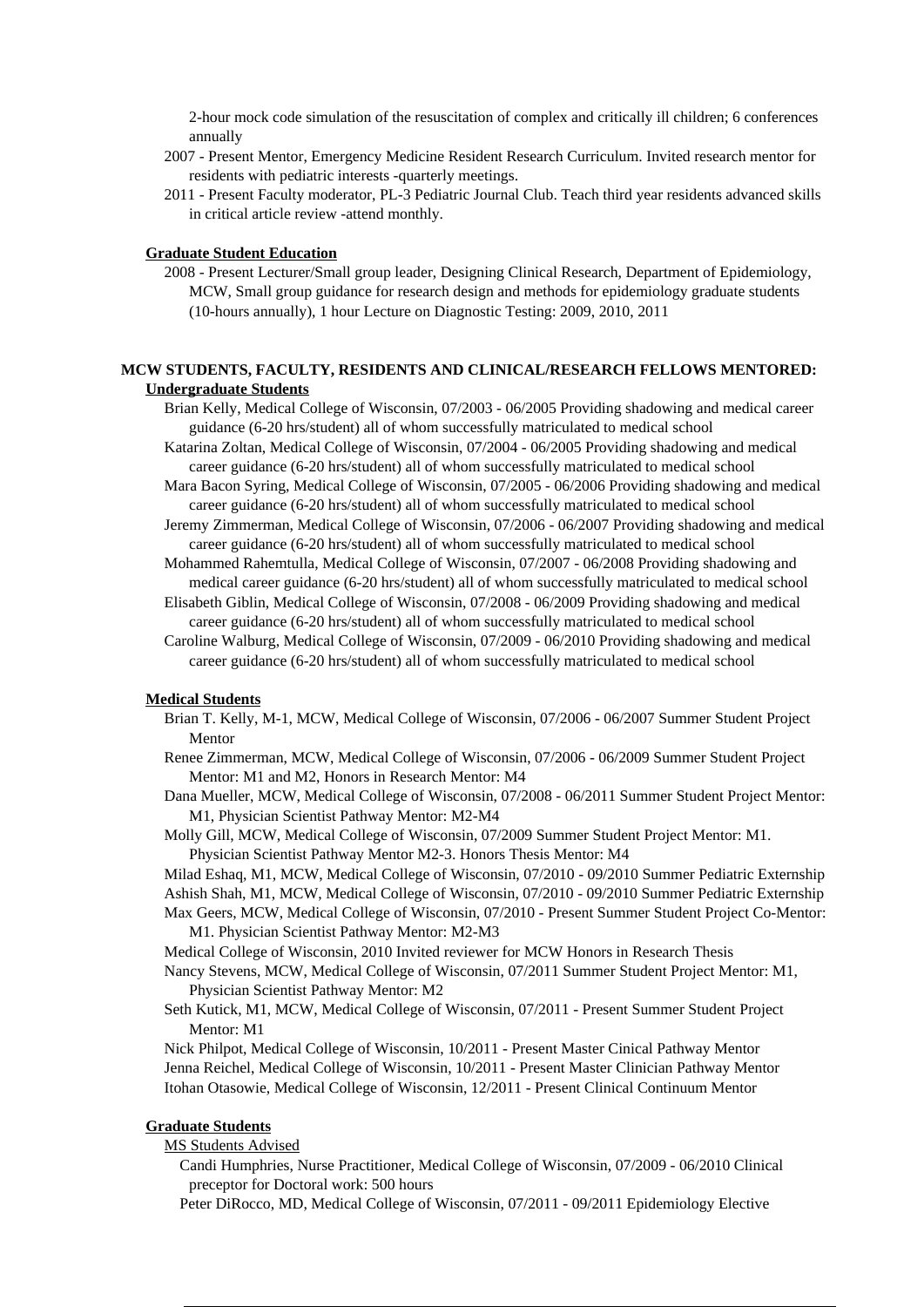#### Preceptor

#### **Clinical/Research Fellows**

Eric Kroner, MD, Medical College of Wisconsin, 07/2006 - 06/2008 Scholarship Oversight Committee Lisa Uherick, MD, Medical College of Wisconsin, 07/2007 - 06/2008 Research elective mentor Ryan Scheper, MD, Medical College of Wisconsin, 07/2009 - 06/2013 Chair of Scholarship Oversight Committee

Heather Saavedra, MD, Medical College of Wisconsin, Chair of Scholarship Oversight Committee

#### **Residents**

Shaun Summeril, MD, Medical College of Wisconsin, 07/2006 - 06/2007 Research Elective Preceptor Maren Lunoe, MD, Medical College of Wisconsin, 07/2010 - Present Research mentor, Research elective preceptor

Brian Kelly, MD, Medical College of Wisconsin, 07/2010 - Present Research elective preceptor, Research mentor

### **EXTRAMURAL STUDENTS, FACULTY, RESIDENTS, AND CLINICAL/RESEARCH FELLOWS MENTORED:**

#### **Medical Students**

Jeremy Zimmerman, M1 and M2, Midwestern University, 07/2007 - 06/2008 Clinical Skills Mentor

### **PROGRAMMATIC DEVELOPMENTS:**

### **Educational Programs**

### **Student**

2010 Author and Producer of a patient education video: "Treating Pain At Home"

#### **Fellow**

07/2006 - Present Co-designed and Teach the Pediatric Emergency Medicine Fellow Resuscitation Course

2006 - Present Designed and Direct the Pediatric Emergency Medicine Fellow Conference: "Drendel Files"

#### **Resident**

07/2007 - Present Co-designed and teach the Emergency Medicine Resident Resuscitation Course **Faculty**

2010 - Present Designed and Direct the Nitrous Oxide Training Workshop

### **COMMUNITY SERVICE ACTIVITIES:**

- 1994 1997 Pacific Gardens Homeless Shelter, Chicago, Illinois Medical student volunteer at a homeless shelter
- 2001 2002 KIDSHIP (Kids Shelter Health Improvement Project), Chicago, Illinois Outreach physician for homeless children in six Chicago shelters
- 2004 Uhlein Soccer Complex, Milwaukee, Wisconsin Volunteer physician for soccer games
- 2004 2008 Phantom Regiment Drum and Bugle Corp, Rockford, Illinois Volunteer physician

### **BIBLIOGRAPHY**

### **Refereed Journal Publications/Original Papers**

- 1. Mycyk M, DRENDEL A, Sigg T, Leikin J. Leukemoid response in ethylene glycol intoxication. Vet and Human Toxicology. 44(5):304-6, 2002. PMID: 12361122.
- 2. DRENDEL AL, Lyon R, Bergholte J, Kim M. Outpatient pediatric pain management practices for fractures. Pediatric Emergency Care. 22(2):94-9, 2006. PMID: 16481924.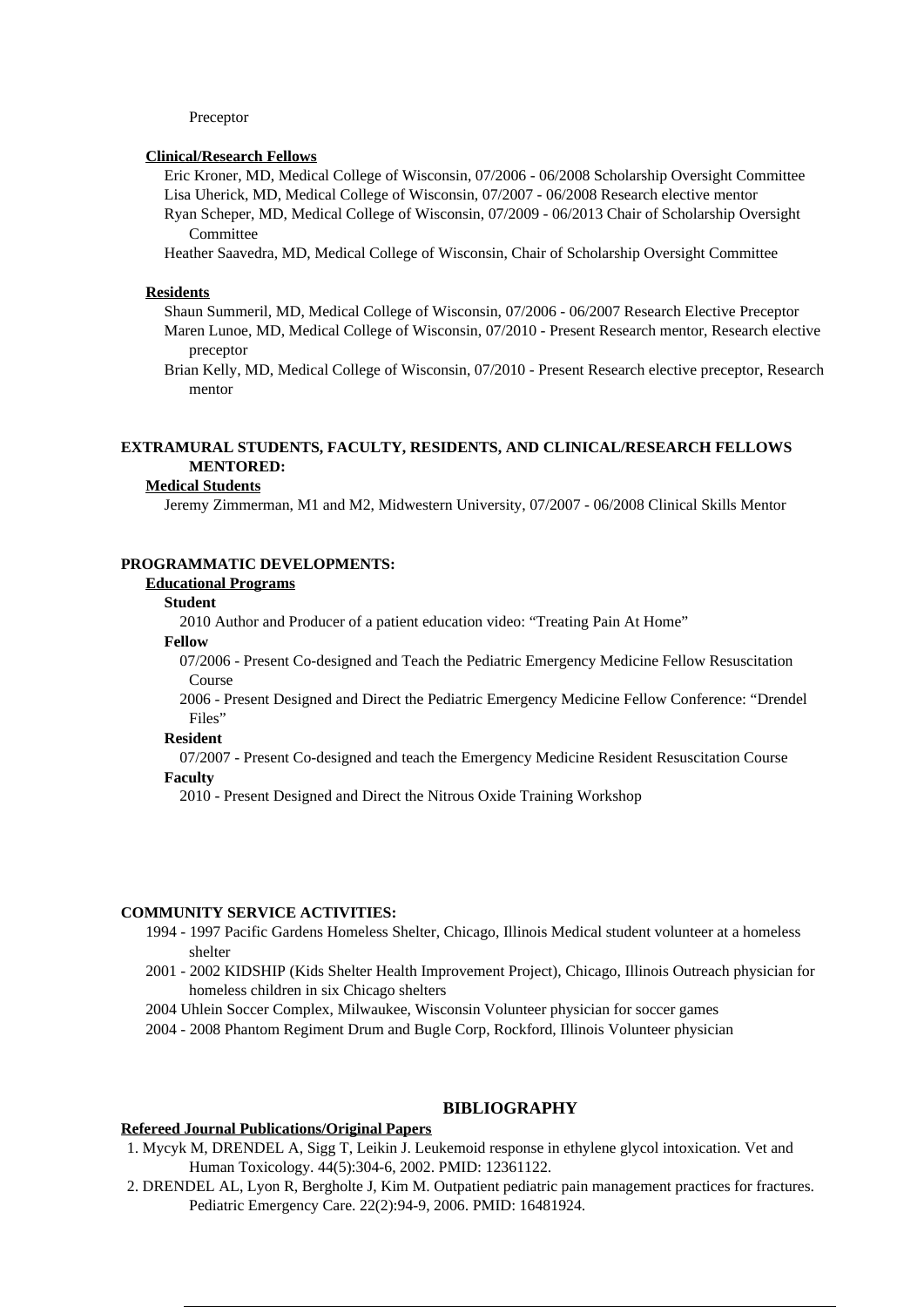- 3. DRENDEL AL, Brousseau DC, Gorelick MH. Pain assessment for pediatric patients in the emergency department. Pediatrics. 117(5):1511-8, 2006. PMID: 16651304.
- 4. Walsh-Kelly CM, DRENDEL AL, Gales MS, Kelly KJ. Childhood asthma in the emergency department: trends, challenges and opportunities. Current Allergy and Asthma Reports. 6(6):462-67, 2006. PMID: 17026872.
- 5. Brousseau DC, McCarver DG, DRENDEL AL, Divakaran K, Panepinto JA. The effect of CYP2D6 polymorphisms on the response to pain treatment for pediatric sickle cell pain crisis. Journal of Pediatrics. 150(6):623-6, 2007. PMCID: PMC1978168.
- 6. Walsh-Kelly C, Kelly K, DRENDEL AL, Grabowski L, Kuhn E. Emergency department revisits for pediatric acute asthma exacerbations: association of factors identified in an emergency department asthma tracking system. Pediatric Emergency Care. 24(8):505-510, 2008. PMID: 18645538.
- 7. DRENDEL AL, Gorelick MH, Weisman SJ, Lyon R, Brousseau DC, Kim MK. A randomized clinical trial of ibuprofen versus acetaminophen with codeine for acute pediatric arm fracture pain. Annals of Emergency Medicine. 54(4):553-60, 2009. PMID: 19692147.
- 8. Stevens MW, DRENDEL AL, Hainsworth KL. Pediatric minor injury outcomes: an initial report. Pediatric Emergency Care. 27(5):371-3, 2011. PMID: 21494167.
- 9. Gill M , DRENDEL AL, Weisman SJ. Insights to improve pediatric pain treatment at home through the assessment of parent satisfaction. The Clinical Journal of Pain. 2011, In press.
- 10. Gorodzinsky AY,\* Joseph JM, Davies WH, DRENDEL AL, Weisman SJ. Community parents' use of nonpharmacological techniques for pediatric pain management. Children's Health Care. 2012, In press.

### **Books, Chapters, and Reviews**

- 1. DRENDEL A, Esterhai J, Sawyer J; "Orthopedic Problems of the Extremity" In: Current Pediatrics Therapy, edited by Burg F, Polin R, Ingelfinger J, Gershon A, 17th Edition. Philadelphia. PA: WB Saunders; 2002.
- 2. DRENDEL AL, Brousseau DC. Seizures Related to Toxins. In Pediatric Resuscitation: A Practical Approach, edited by Roback M, Teach S. Jones and Bartlett Publishers, 2005.
- 3. Sawyer J, DRENDEL AL; "Rotational Orthopedic Problems of the Extremities" In: Current Pediatrics Therapy, edited by Burg F, Polin R, Ingelfinger J, Gershon A, 18th Edition. Philadelphia. PA: WB Saunders; 2006.
- 4. DRENDEL AL, Gummin DD. "Special Populations: Pediatrics" In: Toxico-terrorism, edited by R McFee and J Leikin, McGraw-Hill Publishing. New York, New York; 2007.
- 5. DRENDEL AL. Pharmacogenomics of analgesic agents. Clinical Pediatric Emergency Medicine.8(4):262-67, 2007.
- 6. Ali S, DRENDEL AL, Kircher J, Beno S. Pain management of musculoskeletal injuries in children: Current state and future directions. Pediatric Emergency Care. 26(7):518-524, 2010. PMID:20622635.
- 7. DRENDEL AL, Kelly BK, Ali S. Pain Assessment for Children: Overcoming Challenges and Optimizing Care. Pediatric Emergency Care. 27(8):773-81, 2011. PMID: 21822093.

### **Editorials, Letters to Editor, Other**

1. DRENDEL AL, Ali S. Efficacy and practicality of codeine. Canadian Medical Association Journal. 183(3):349, 2011. PMCID: PMC3042450.

## **Abstracts**

- 1. DRENDEL AL, Lyon R, Bergholte J, Kim M. Outpatient Pediatric Pain Management Practices for Fractures, E-PAS 2004:659 (Presented at the Annual Meeting of the Pediatric Academic Society San Francisco, California, May, 2004).
- 2. DRENDEL AL, Brousseau DC, Gorelick MH. Pain Assessment for Pediatric Patients in the Emergency Department, (Presented at the Annual Meeting of the American Academy of Pediatrics, Washington D.C. October 2005).
- 3. Walsh-Kelly C, Kelly KJ, DRENDEL AL, Grabowski L, Kuhn E. Emergency Department Re-Visits for Pediatric Acute Asthma Exacerbations: Association of Factors Identified in an ED Asthma Tracking System, E-PAS 2006:2745.12(Presented at the Annual Meeting of the Pediatric Academic Society, San Francisco, CA, May 2006).
- 4. Kelly B, Brousseau D, Gorelick M, DRENDEL AL. An Intervention to Improve Analgesic Administration in the Pediatric Emergency Department E-PAS 2007:6313.35 (Presented at the Annual Meeting of the Pediatric Academic Society,Toronto, May 2007).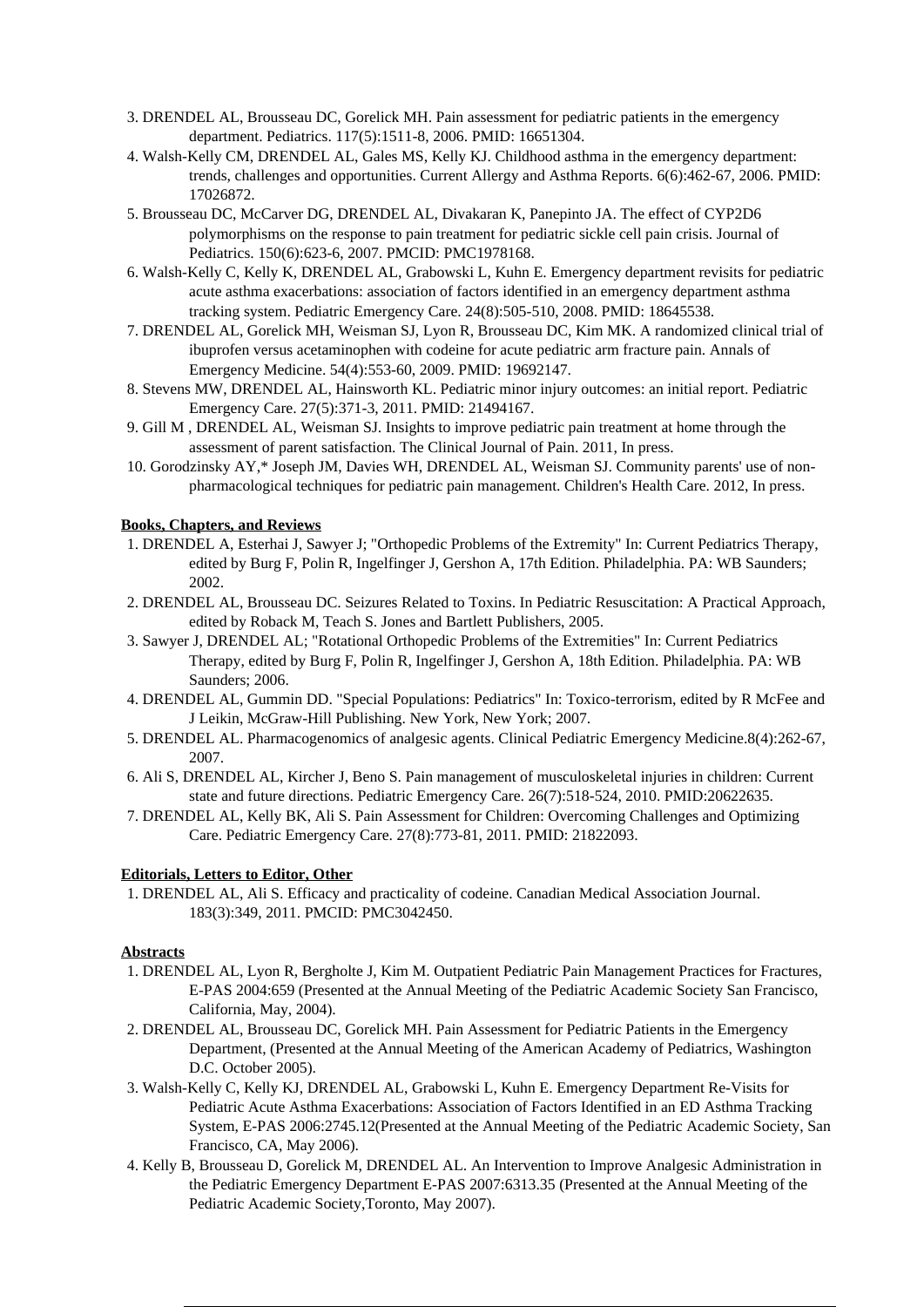- 5. Stevens M, DRENDEL AL, Hainsworth K. Short-term Outcomes and HRQOL after Pediatric Emergency Department Treatment of Minor Injury: A Pilot Study E-PAS 2007:6313.32 (Presented at the Annual Meeting of the Pediatric Academic Society, Toronto, May 2007 and the International Society for Pharmacoeconomics and Outcomes Research, Athens Greece 2008).
- 6. DRENDEL AL, Hainsworth K, Stevens M. Evaluation and Followup of Pain in Pediatric Minor Injury: A Pilot Study E-PAS 2007:6313.17 (Presented at the Annual Meeting of the Pediatric Academic Society, Toronto, May 2007).
- 7. Hainsworth K, DRENDEL AL, Stevens M. Weight-related Morbidity and Family Disruption Following Acute Minor Injury, E-PAS 2007:6313.28 (Presented at the Annual Meeting of the Pediatric Academic Society, Toronto, May 2007 and the International Society for Pharmacoeconomics and Outcomes Research, Athens Greece 2008).
- 8. Zimmermann R, DRENDEL AL, Kim M. Factors Associated with Increased Distress in Children during Painful Procedures in the Emergency Department, E-PAS 2007:7909.9 (Presented at the Annual Meeting of the Pediatric Academic Society, Toronto, May 2007).
- 9. Joseph J, Gorodzinsky A, Sato A, DRENDEL AL, Davies WB. Role of Parent and Child Gender in the Treatment of Pre-School and Early School-Age Children's Pain: Results from a Community Sample, (presented at the National Meeting for Child Health Psychology, Miami, FL, 2008).
- 10. Gorodzinsky A, Joseph J, Simon K, DRENDEL AL, Davies WH. Parents' Perceptions of Pharmacological and Non-pharmacological Techniques for Pain Control in Pre-School and Early School-Aged Children, (presented at the National Meeting for Child Health Psychology, Miami, FL, 2008).
- 11. Sato A, Simon K, Joseph J, DRENDEL AL, Davies WH. Pain in Preschool and Early School-Age Children: Prevalence in a Community Sample and Association with Behavior, (presented at the National Meeting for Child Health Psychology, Miami, FL, 2008).
- 12. DRENDEL AL, Gorelick M, Lyon R, Weisman S, Kim M. Ibuprofen vs Acetaminophen with Codeine for the Outpatient Treatment of Arm Fracture Pain E-PAS 2008:6425.2 (Presented at the Annual Meeting of the Pediatric Academic Society, Honolulu, HI, 2008, and the Annual Meeting of the Society of Academic Emergency Medicine, Washington DC, June 2008).
- 13. Apps JAN, DRENDEL AL, Lerch-Gaggl A, Halverson G, Holak E, Hulpert K, Jay M, Kim JE, Koduri S, Nilakantan V, Panepinto J, Sander T, Sahoo D, Tipnis S. Steps to Ensuring Equitable Compensation for Women. (Presented at the AAMC Annual Meeting, Boston, MA November 2009).
- 14. Mueller D, Summerill S, Keyes J, DRENDEL AL. Parental Knowledge and Perceptions of the Outpatient Treatment of Acute Pain, E-PAS 2009:3884.482 (Presented at the Annual Meeting of the Pediatric Academic Society, Baltimore, Maryland, May 2009).
- 15. Zimmerman R, DRENDEL AL. Parents Rate the Distress of a Child Higher Than Medical Providers During Procedures in the Emergency Department. E-PAS 2009:4331.153 (Presented at the Annual Meeting of the Pediatric Academic Society, Baltimore, Maryland, May 2009).
- 16. Gorodzinsky AY, Joseph JM, Heinze ST, Simon K, DRENDEL AL, Davies WH. Parents' Perceptions of Pharmacological and Non-pharmacological Techniques for Pain Control in Children, (presented a the Annual Meeting of the Society for Developmental and Behavioral Pediatrics, Portland Oregon, October 2009).
- 17. Joseph, J.M., Gorodzinsky, A.Y., Sato, A.F., DRENDEL AL., Davies, W.H. Role of parent and child gender in the treatment of preschool and early school-age children's pain: Results from a community sample. Poster, National Conference in Child Health Psychology, Miami, 2008.
- 18. Gill M, DRENDEL AL. Dissatisfaction in pediatric pain treatment: insights to improve treatment. (presented at the Annual Meeting of the Pediatric Academic Society, Vancouver, May 2010 and the Emergency Medicine Research Forum, Milwaukee WI, April 2010)
- 19. DRENDEL AL, Jirovec D, Weisman SJ. Can Data Collected at the End of a Study Replace Daily Data Collection in an Outpatient Pediatric Analgesic Trial? (Presented at the Annual Meeting of the Pediatric Academic Society, Vancouver, May 2010 and the Emergency Medicine Research Forum, Milwaukee WI, April 2010)
- 20. Stevens MW, DRENDEL AL, Layde P. Short-term Outcomes After Pediatric Emergency Department (PED) Treatment of Minor Injury (Presented at the Annual Meeting of the Pediatric Academic Society, Vancouver, May 2010)
- 21. Waldhart EE, Joseph JM, Gorodzinsky AY, DRENDEL AL, Davies WH. Parents' Concerns about Analgesic Use and the Impact on Proper Pain Mangement. AGSIP: Annual Graduate Student Research Symposium at UW-Milwaukee April 2010.
- 22. DRENDEL AL, Kelly BT, Weisman SJ. Few Children Receive Pain Treatment at Home. (Presented at the